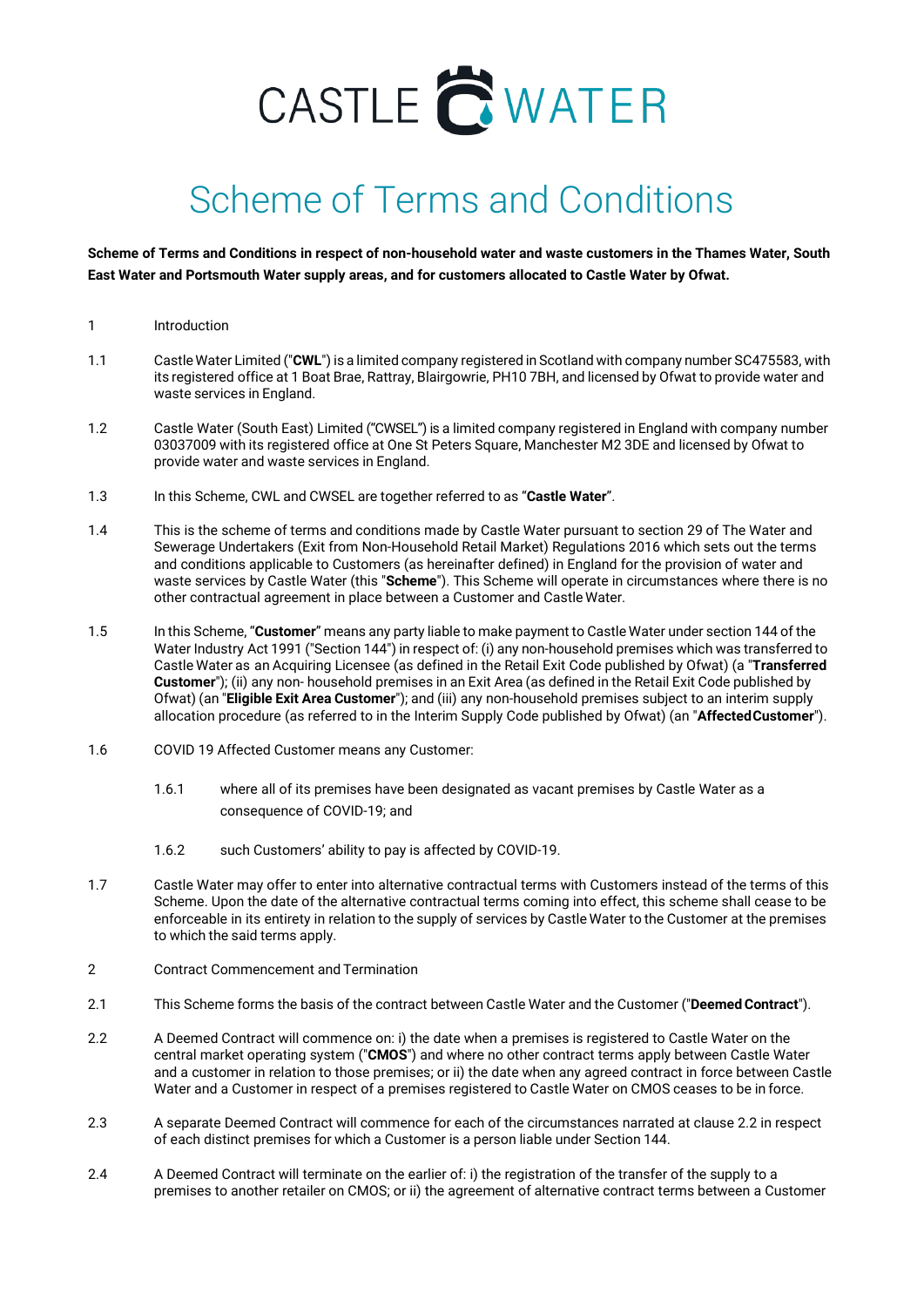and Castle Water relative to a premises; or iii) the deregistration of a supply point registered to Castle Water on CMOS.

- 3 Pricing Terms
- 3.1 The Customer shall pay to Castle Water the charges for water and wastewater services (including disconnection charges) as set out in the applicable scheme of charges which can be found at [www.castlewater.co.uk o](http://www.castlewater.co.uk/)r at Castle Water's registered office (the "**Scheme of Charges**")("**Charges**").
- 3.2 The Charges may be subject to applicable VAT which the Customer shall then be liable to payto Castle Water.
- 3.3 The Customer shall pay the Charges within 14 days from the date of any invoice issued by Castle Water to the Customer, except where indicated to the contrary in the applicable Scheme of Charges. If the Customer disagrees with part of an invoice, the Customer must pay Castle Water the undisputed amount. All amounts due to Castle Water shall be paid in full without any set-off, counterclaim, deduction or withholding (other than any deduction or withholding of tax as required by law). Any payments made by the Customer to Castle Water will be used to pay the oldest outstanding Charges first.
- 3.4 Where any Charges due to Castle Water are not paid by the Customer by the due date for payment under this Scheme, interest will accrue on the due amount (from the due date for payment until the date of payment in full) at a rate of 8% above the Royal Bank of Scotland plc base interest rate or as if the Late Payment of Commercial Debts (Interest) Act1998 applies.
- 3.5 Where the Charges are not paid by the Customer within seven days of the due date, Castle Water may amend the payment terms applicable to the Customer to alternative payment terms, which may include payment of up to 12 months' in advance or may seek a deposit from the customer of up to twelve months'Charges.
- 3.6 Without prejudice to the Scheme of Charges, Castle Water will charge the Customer and the Customer agrees to pay to us Castle Water reasonable costs incurred to recover outstanding sums from you. Such costs may include, visiting a property to collect money you owe, litigation (the cost of which will be recoverable from you on a full indemnity basis) and disconnecting and reconnecting your supply.
- 3.7 Where any premises is supplied with water along with other premises through a single meter and there is no written agreement with us by which any other person accepts responsibility for the Charges then the Customer and each of the occupiers of the other premises so served by that single meter shall be jointly and severally liable for the whole of the Charges in respect of water supplied through the single meter.
- 3.8 Where any premises we supply with water through a single meter comprise areas in separate occupation and there is no written agreement with Castle Water by which any one person accepts responsibility for the Charges then you shall be jointly and severally liable for the whole of the Charges for such premises along with any other occupier.
- 3.9 Where in relation to premises which are the subject of a Deemed Contract (the "Relevant Premises")
	- 3.9.1 there has been a recalculation (a "Wholesale Recalculation") of any charges due and payable by Castle Water to the appointed water or sewerage undertaker for the Relevant Premises (the "Relevant Wholesaler") which:
		- 1. are in respect of the supply of water or sewerage services to the Relevant Premises; and
		- 2. during a period in respect of which Castle Water has issued an invoice to the Customer; and
	- 3.9.2 as a result of such Wholesale Recalculation, Castle Water has received payment from the Relevant Wholesaler of a credit against previously paid or payable wholesale charges;

then Castle Water shall revise the Charges payable by the Customer taking into account the impact of such Wholesale Recalculation and shall refund or credit to the Customer any sums paid or payable as a result of such revision (a "Charge Revision"). Where the Customer has outstanding sums due to Castle Water in respect of the Relevant Premises or in relation to the provision of any other services, Castle Water shall be entitled to apply the whole or any part of such Charge Revision in settlement of such outstanding sums.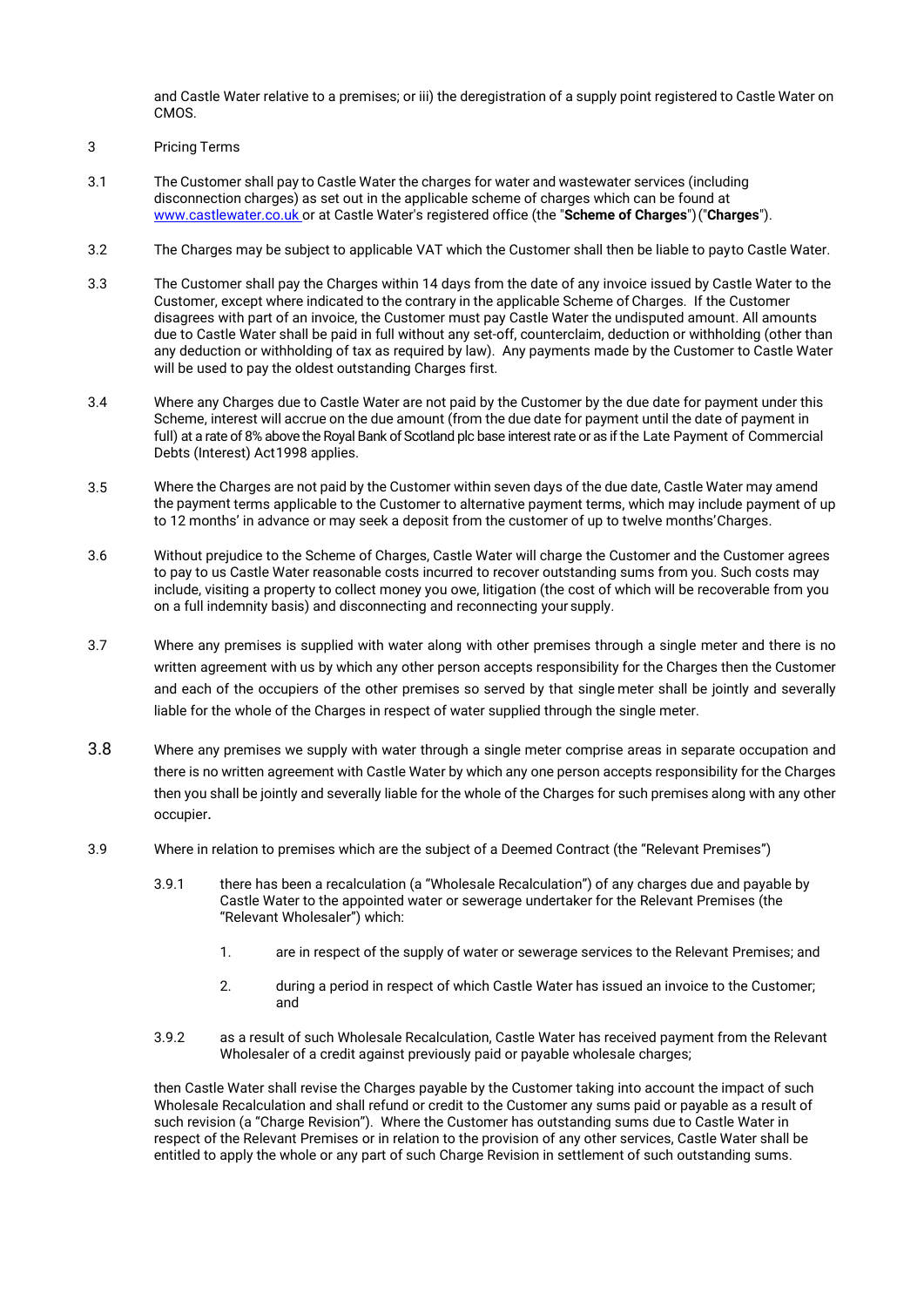- 4 Responsibility for Pipework and Leaks
- 4.1 The Customer acknowledges and agrees that it is responsible for the water and waste water pipework and other infrastructure, in or under the Relevant Premises including responsibility for any loss of water or for any water or waste water flooding arising from the condition of such pipework or infrastructure or any equipment or appliances connected to such pipework or infrastructure and any Charges arising therefrom;
- 4.2 Where there is a leak in the supply to the Relevant Premises (irrespective of whether such leak occurs inside or outside the Relevant Premises) unless and until a leak allowance is granted by the Relevant Wholesaler (acting in its sole and unfettered discretion), the Customer shall be responsible for all Charges relating to the and any costs and losses incurred by Castle Water in relation to such leak
	- 4.3 If a leak allowance is granted by the Relevant Wholesaler, Castle Water shall pay or credit to the Customer, those Charges paid by the Customer to Castle Water which has been paid by the Relevant Wholesaler to Castle Water as part of any leak allowance payment. Where the Customer has outstanding sums due to Castle Water in respect of the Relevant Premises or in relation to the provision of any other services, Castle Water shall be entitled to apply the whole or any part of such leak allowance payment in settlement of such outstanding sums.
- 5 Right to Switch
- 5.1 Any Customer has the right to move to other contractual terms with Castle Water or to switch to another provider of water and/or sewerage services at any time without any additional payment becoming due by that Customer, subject always to the provisions of the Market Codes in relation to the rights of Castle Water to cancel a transfer.
- 5.2 here a Customer relocates within the Castle Water retail area, Castle Water will continue to offer the same terms and conditions contained in this Scheme to that Customer following such relocation taking place. Nothing in this Scheme shall prejudice Castle Water's entitlement to recover Charges from a Customer for multiple premises where those premises are registered to Castle Water onCMOS.
- 6 Other Non-Price Terms
- <span id="page-2-0"></span>6.1 References in this clause 6 are to the Retail Exit Code published by Ofwat.
- 6.2 A supply to be made or the services to be provided pursuant to this Scheme may be discontinued by Castle Water only if: i) Castle Water is entitle[d to](#page-2-0) make a request pursuant to section 61(1ZB) of the Water Industry Act 1991; or ii) the Customer has consented to or has requested thediscontinuance.
- 6.3 No amounts owed by a COVID-19 Affected Customer to Castle Water are "due" or shall be treated as "due" by the Retailer for the purposes of a disconnection notice under section 61(1ZC)(b) of the 1991 Act, and for these purposes only. All other rights and obligations under this Scheme are unaffected by this paragraph 6.3
- 7 Provision of Information
- 7.1 Alternative terms and conditions from this Scheme may be available. Information on the services Castle Water provides can be found at [www.castlewater.co.uk](http://www.castlewater.co.uk/) and Castle Water can be contacted by phone on 01250 718700.
- 7.2 If a Customer requests a copy of alternative terms and conditions that Castle Water has available, Castle Water shall provide these within 10 Business Days after receiving the request.
- 8 Allocated Customers
- 8.1 References in this clause 8 are to the Interim Supply Code published by Ofwat.
- <span id="page-2-1"></span>8.2 An Affected Customer allocated to Castle Water as the result of an interim supply allocation procedure will have the right to switch to another pro[vider,](#page-2-1) or to switch to alternative terms and conditions offered by Castle Water, without additional payments becoming due by that Customer. However, notwithstanding any other part of this Scheme, Castle Water retains the right to submit a Cancellation Request to the Market Operator under the Wholesale Retail Code published by Ofwat.
- 8.3 The terms of this Scheme shall apply to an Affected Customer from the Date of Relevant Cessation of Supply.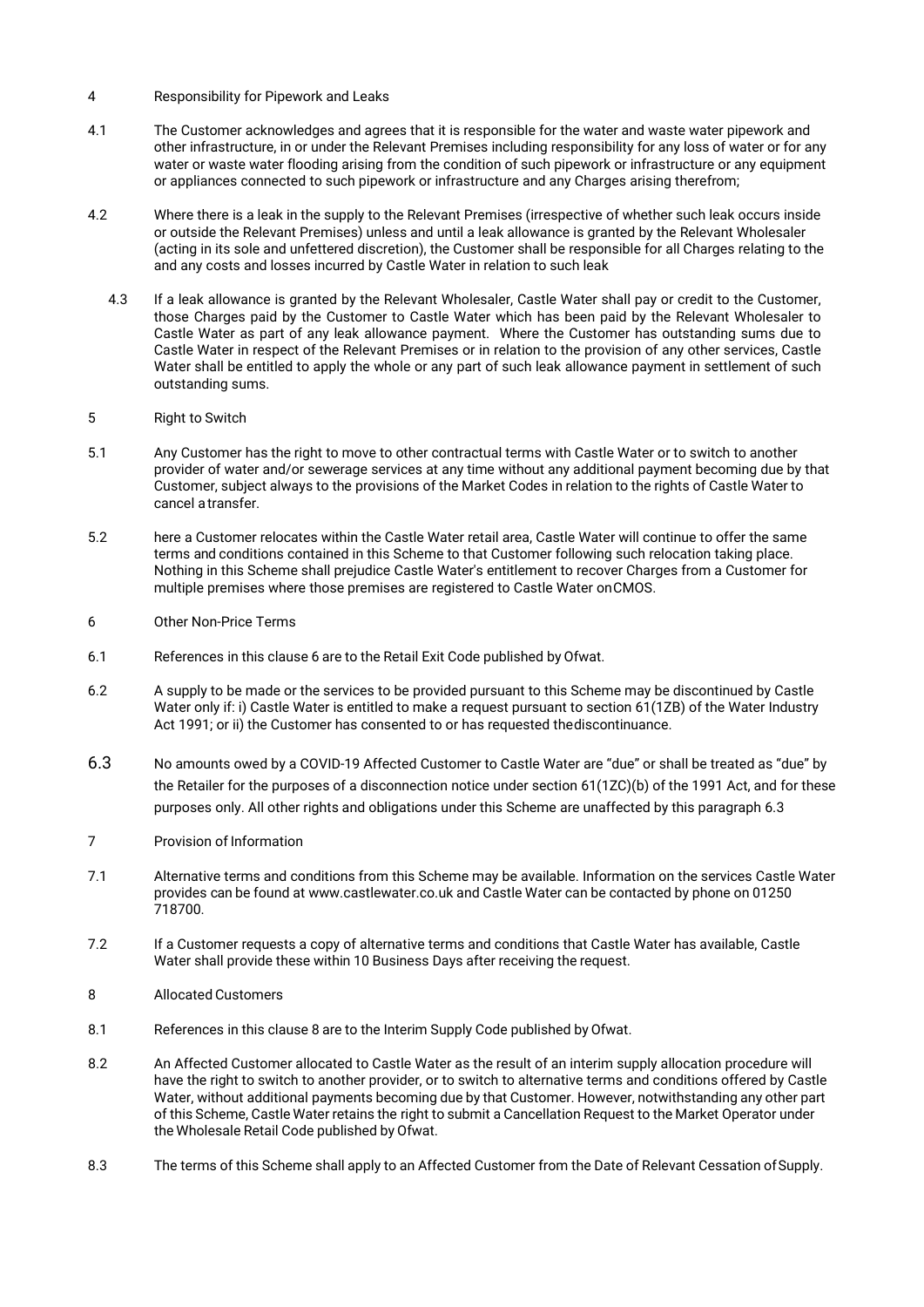- 9 Limitation of Liability
- 9.1 Nothing in this Scheme shall limit or exclude Castle Water's liability for: i) death or personal injury caused by its negligence or the negligence of its employees, agents or subcontractors; or ii) fraud or fraudulent misrepresentation.
- 9.2 Subject t[o Clause](https://uk.practicallaw.thomsonreuters.com/4-318-4952?__lrTS=20170306151323260&amp%3BtransitionType=Default&amp%3BcontextData=(sc.Default)&amp%3BfirstPage=true&amp%3Bco_anchor_a709995) [9.1,](https://uk.practicallaw.thomsonreuters.com/4-318-4952?__lrTS=20170306151323260&amp%3BtransitionType=Default&amp%3BcontextData=(sc.Default)&amp%3BfirstPage=true&amp%3Bco_anchor_a709995) Castle Water shall not be liable to the Customer, whether in contract, tort (including negligence), for breach of statutory duty, or otherwise, arising under or in connection with this Scheme for; i) loss of profits; ii) loss of sales or business; iii) loss of agreements or contracts; iv) loss of anticipated savings; v) loss of damage to goodwill; vi) any indirect or consequential loss; or vii) any loss arising directly, or indirectly, from the actions or omissions of an appointed water and sewerage undertaker in discharging their statutory obligations.
- 9.3 Subject to 9.1, Castle Water's total liability to the Customer, whether in contract, tort (including negligence), breach of statutory duty, or otherwise, arising under or in connection with this Scheme shall be limited to the lower of (i) the total amount of Charges paid by the Customer to Castle Water in the previous 12 month period and (ii) the sum of £5,000,000.
- 10 Changes to this Scheme

This Scheme is subject to change and may be changed by Castle Water at any time:

- 10.1 As required to comply with any applicable law or regulatory requirement; or
- 10.2 on three months' notice which notice shall be deemed to have been given by the publication of the revised scheme of terms and conditions on the Castle Water website (www.castlewater.co.uk).
- 11 Force Majeure

Castle Water shall not be in breach of any of its obligations under the Deemed Contract nor be liable for any delay in performing, or failure to perform, any of its obligations under the Deemed Contract if such delay or failure results from events, circumstances or causes beyond its reasonablecontrol.

12 Governing law and jurisdiction

This Scheme, and any dispute or claim (including non-contractual disputes or claims) arising out of or in connection with it or its subject matter or formation shall be governed by and construed in accordance with the law of England. Castle Water and the Customer are taken to have prorogated to the non-exclusive Jurisdiction of Glasgow Sheriff Court and the Court of Session.